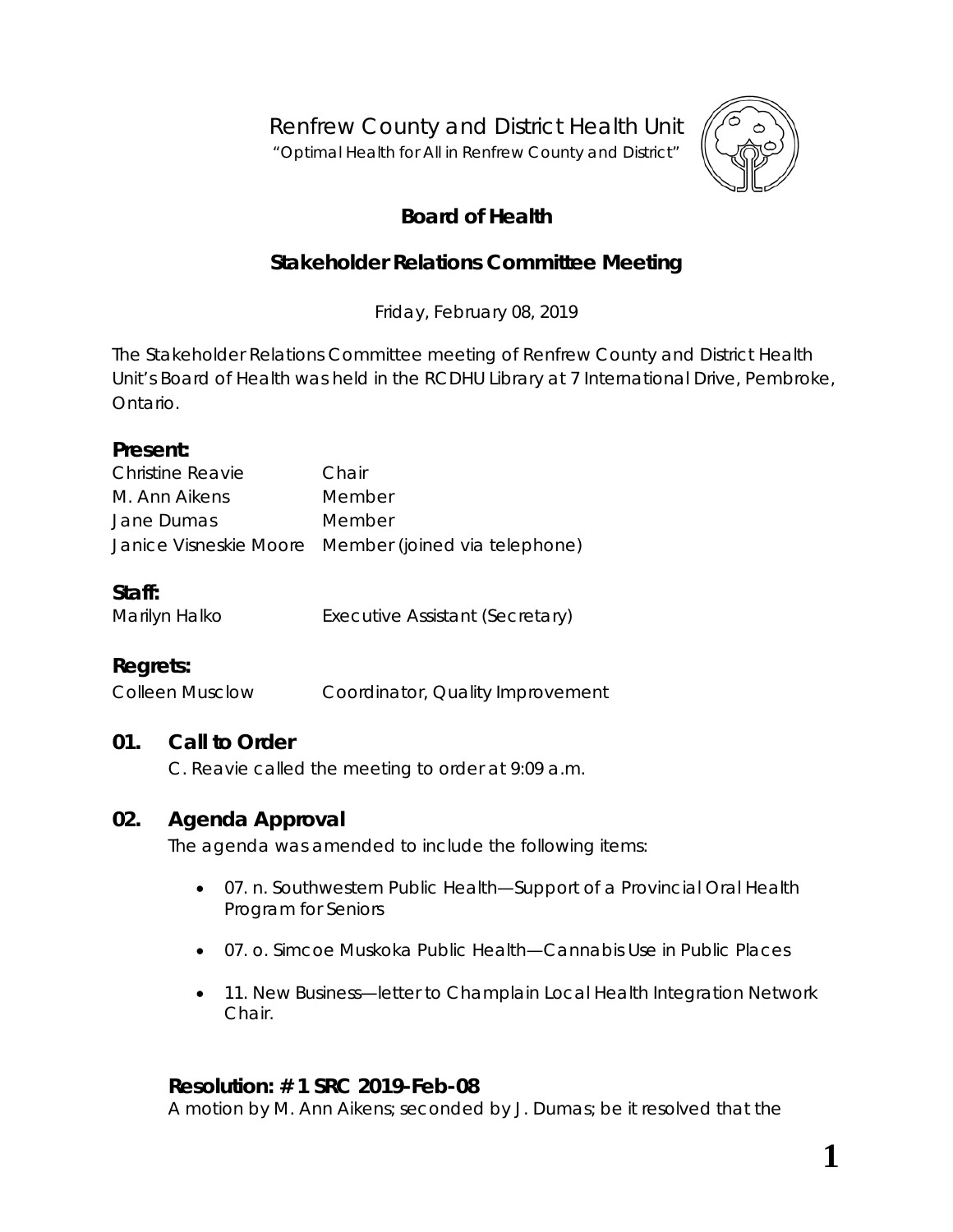agenda be approved, as amended.

Carried

#### **03. Delegations**

There were no delegations.

#### **04. Declarations of Conflict of Interest**

There were no declarations of conflict of interest.

### **05. Minutes of Previous Meeting (Approval)**

a. The Committee approved the meeting minutes for the Strategic Planning and Stakeholder Communications Committee meeting held on Wednesday, November 14, 2018.

### **Resolution: # 2 SRC 2019-Feb-08**

A motion by M. Ann Aikens; seconded by J. Dumas; be it resolved that the minutes for the Strategic Planning and Stakeholder Communication Committee meeting held on Wednesday, November 14, 2018 be approved, as presented.

Carried

#### **06. Business Arising**

- a. Board Work Plan 2019 The Committee reviewed the *[Board Work Plan 2019](https://portal.rcdhu.com/wp-content/uploads/2019/01/06.-a.-Board-Work-Plan-2019-Draft-2019-Feb-08.pdf)*.
- b. Stakeholder Relations Committee Work Plan The Committee drafted a Stakeholder Relations Committee Work Plan for 2019.

### **07. Correspondence**

The Committee reviewed and discussed the correspondence shown in the table below and recommended the following *Action*(s) to the Board:

| Subject: |                          | From:                                                      | Action:                                                |
|----------|--------------------------|------------------------------------------------------------|--------------------------------------------------------|
| а.       | Strategic Plan 2019-2022 | $\bullet$ Simcoe<br>Muskoka District<br><b>Health Unit</b> | • Forward to Executive<br>Committee for<br>information |
| b.       | <b>Opioid Crisis</b>     | • Peterborough<br><b>Public Health</b>                     | • Forward to Board for<br>information                  |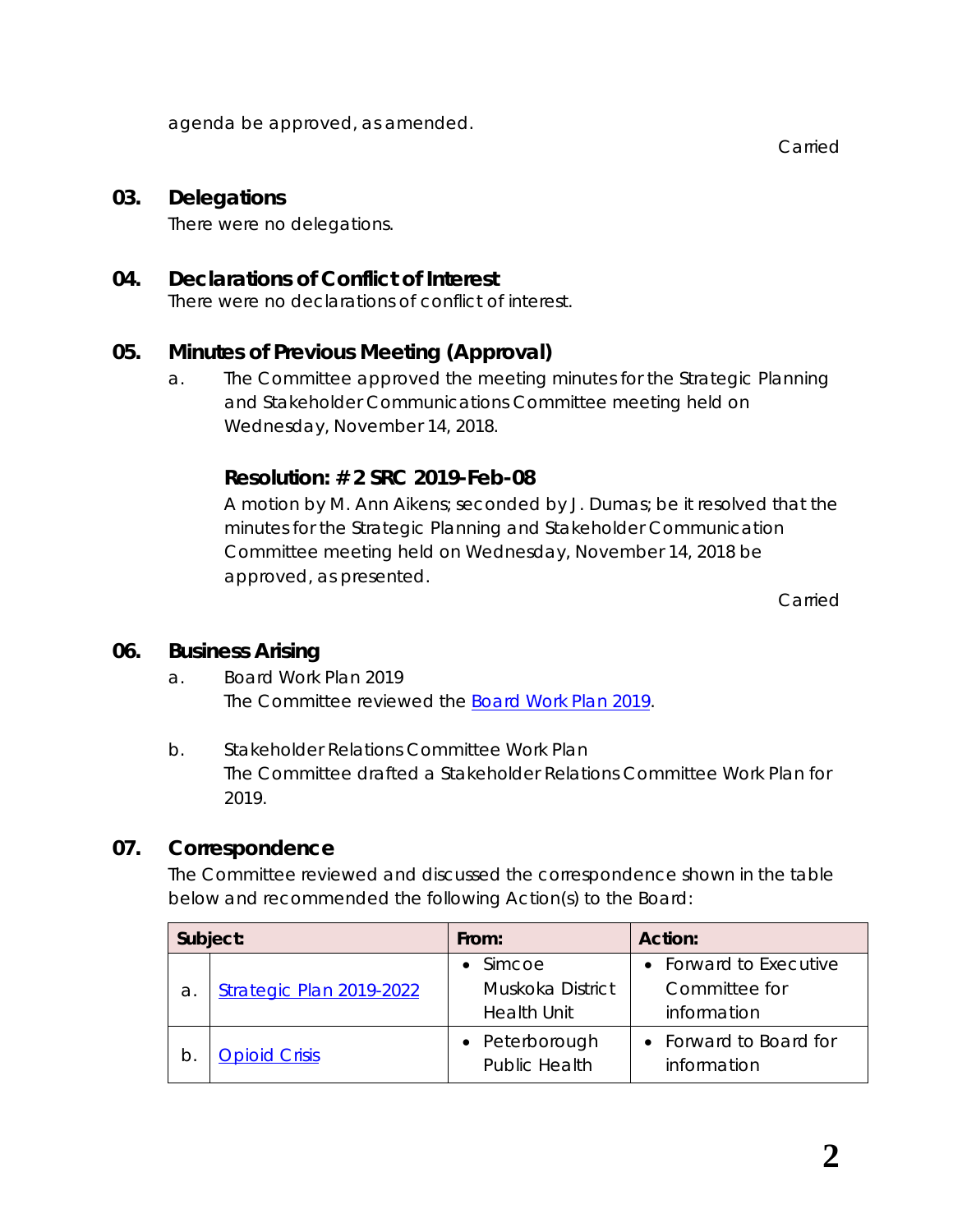| C. | <b>Update to Board of Health</b><br><b>Members</b>                                                         | alPHa                                                             | • Forward to Board for<br>information                                                             |
|----|------------------------------------------------------------------------------------------------------------|-------------------------------------------------------------------|---------------------------------------------------------------------------------------------------|
| d. | <b>Cannabis Retail Locations</b>                                                                           | <b>KFL&amp;A Public</b><br>Health                                 | • Forward to Resources<br>Committee for<br>information                                            |
| е. | <b>Oral Health Support for</b><br><b>Low Income Adults and</b><br>Seniors                                  | Sudbury &<br>$\bullet$<br><b>Districts Public</b><br>Health       | Recommend to Board,<br>$\bullet$<br>endorsement by<br>resolution-combining<br>e., k. and n.       |
| f. | re: Bill 47, Making Ontario<br>Open for Business Act,<br>2018                                              | Timiskaming<br><b>Health Unit</b>                                 | • Forward to Board for<br>information                                                             |
| g. | Sustainable Infrastructure<br>and Financial Supports for<br><b>Local Drug Strategies</b>                   | <b>Grey Bruce</b><br><b>Health Unit</b>                           | <b>Forward to Resources</b><br>Committee for<br>information                                       |
| h. | <b>Strengthening the Smoke-</b><br>Free Ontario Act (2017) to<br><b>Address the Promotion of</b><br>Vaping | <b>Grey Bruce</b><br>Health Unit--<br>Peterborough                | Recommend to Board,<br>endorsement by<br>resolution                                               |
| i. | <b>Requlatory Framework for</b><br>Cannabis Storefronts in<br>Ontario                                      | <b>Grey Bruce</b><br><b>Health Unit</b>                           | • Forward to Resources<br>Committee for<br>information                                            |
| j. | <b>Provincial Legislation for</b><br><b>Cannabis and Amended</b><br><b>SFOA</b>                            | <b>Grey Bruce</b><br><b>Health Unit</b>                           | Forward to Board for<br>information                                                               |
| k. | <b>Provincial Oral Health</b><br><b>Program</b>                                                            | <b>Grey Bruce</b><br><b>Health Unit</b>                           | Recommend to Board,<br>$\bullet$<br>endorsement by<br>resolution-combining<br>$e_{1}$ , k. and n. |
| I. | <b>Cannabis Retail Location</b>                                                                            | <b>Grey Bruce</b><br><b>Health Unit</b>                           | <b>Forward to Resources</b><br>Committee for<br>information                                       |
| m. | <b>Requiatory Framework for</b><br><b>Cannabis Storefronts in</b><br>Ontario                               | Southwestern<br><b>Public Health</b>                              | Forward to Board for<br>information                                                               |
| n. | <b>Support of a Provincial</b><br><b>Oral Health Program for</b><br><b>Seniors</b>                         | Simcoe<br>$\bullet$<br>Muskoka District<br>Health<br>Unit/Sudbury | Recommend to Board,<br>endorsement by<br>resolution-combining<br>e., k. and n.                    |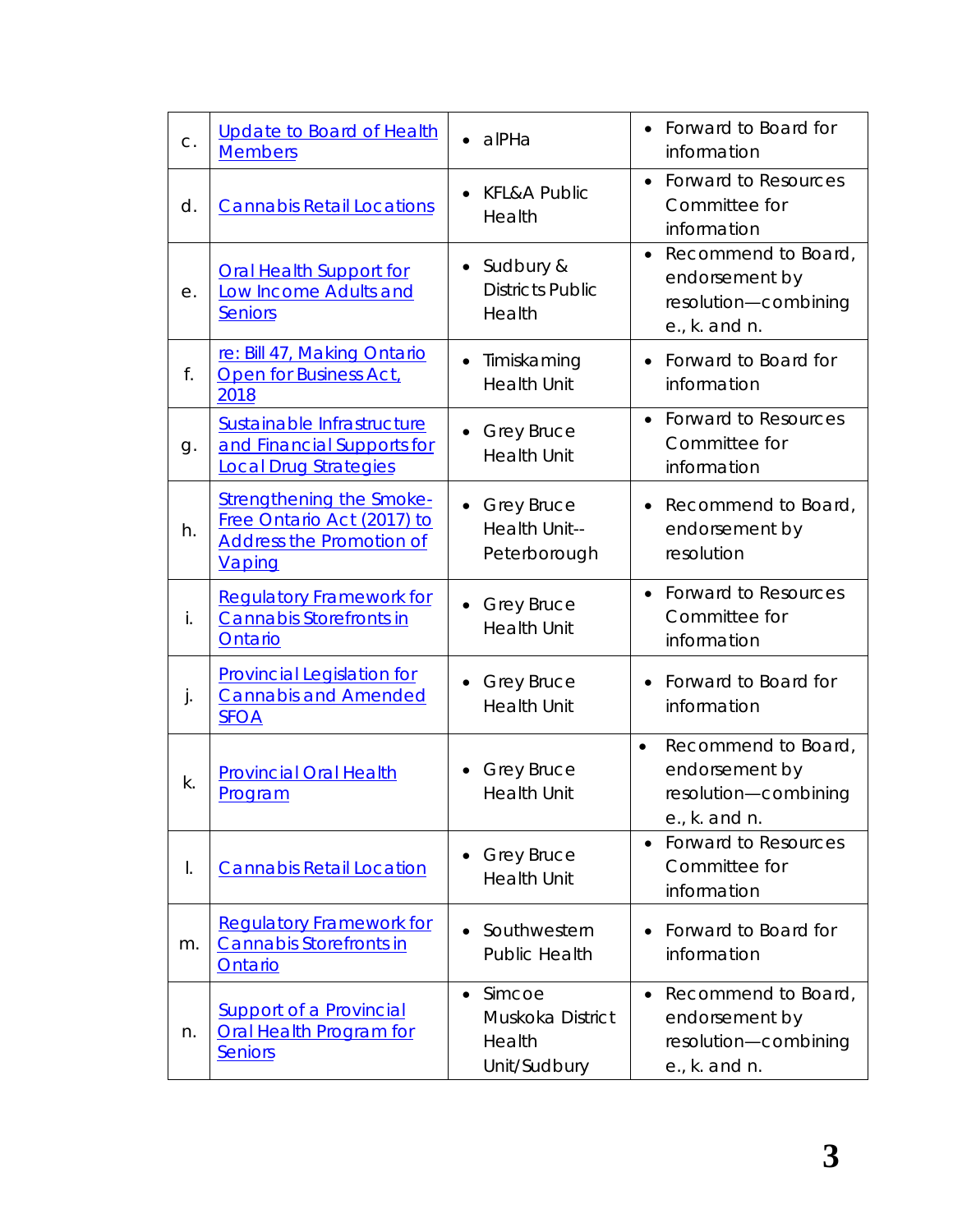| Ő. | <b>Cannabis Use in Public</b><br>Places | $\bullet$ Council of the<br>Region of<br>Durham | • Forwarded to Board for<br>information |
|----|-----------------------------------------|-------------------------------------------------|-----------------------------------------|
|----|-----------------------------------------|-------------------------------------------------|-----------------------------------------|

After reviewing the preceding correspondence the Committee wrote the following two resolutions:

## **Resolution: # 3 SRC 2019-Feb-08**

A motion by M. A. Aikens; seconded by J. Dumas; be it resolved that the Stakeholder Relations Committee recommend to the Board that the RCDBH support the correspondence from Peterborough Health Unit urging the province to strengthen the Smoke-Free Ontario Act 2107 and prohibit the promotion of vaping products and further that it be cc as per the Sudbury letter.

**Carried** 

The correspondence referred to in the above resolution is hyperlinked below:

- *Strengthening the Smoke-Free Ontario Act (2017) to address the promotion of [vaping](https://www.rcdhu.com/wp-content/uploads/2019/02/181105-Minister-Elliott-SFOA-Vaping-ns.pdf)*—Peterborough Public Health
- *[Strengthening the Smoke-Free Ontario Act](https://www.rcdhu.com/wp-content/uploads/2019/02/GBHU-BOH-Motion-2018-112-SFOA-and-Vaping.pdf) (2017) to address the promotion of [vaping](https://www.rcdhu.com/wp-content/uploads/2019/02/GBHU-BOH-Motion-2018-112-SFOA-and-Vaping.pdf)*—Grey Bruce Health Unit

### **Resolution: # 4 SRC 2019-Feb-08**

A motion by J. Dumas; seconded by M. A. Aikens; be it resolved that the Stakeholder Relations Committee recommends that the Board endorse correspondence from Sudbury and Districts Public Health regarding support for a provincial oral health program for low income adults and seniors and further that it be cc'd as per the Sudbury Board of Health Letter with the addition to alPHa and to the Honourable MPP John Yakabuski.

Carried

Hyperlinked below is the correspondence referred to in the preceding resolution and the two resulting letters of support:

- *[Support for Provincial Oral Health Program for Low Income Adults and](https://www.rcdhu.com/wp-content/uploads/2019/02/L_Board_Motion_Oral_Health_2018-12.pdf)  [Seniors](https://www.rcdhu.com/wp-content/uploads/2019/02/L_Board_Motion_Oral_Health_2018-12.pdf)*—Sudbury and Districts Public Health
- *[Support for Provincial Oral Health Program for Low Income Adults and](https://www.rcdhu.com/wp-content/uploads/2019/02/GBHU-BOH-Motion-2018-128-Provincial-Oral-Health-Program.pdf)  [Seniors](https://www.rcdhu.com/wp-content/uploads/2019/02/GBHU-BOH-Motion-2018-128-Provincial-Oral-Health-Program.pdf)*—Grey Bruce Health Unit
- *[Support of a Provincial Oral Health Program for Seniors](https://www.rcdhu.com/wp-content/uploads/2019/02/190206-Oral-Health-Program-for-Seniors.pdf)*—Simcoe Muskoka District Health Unit